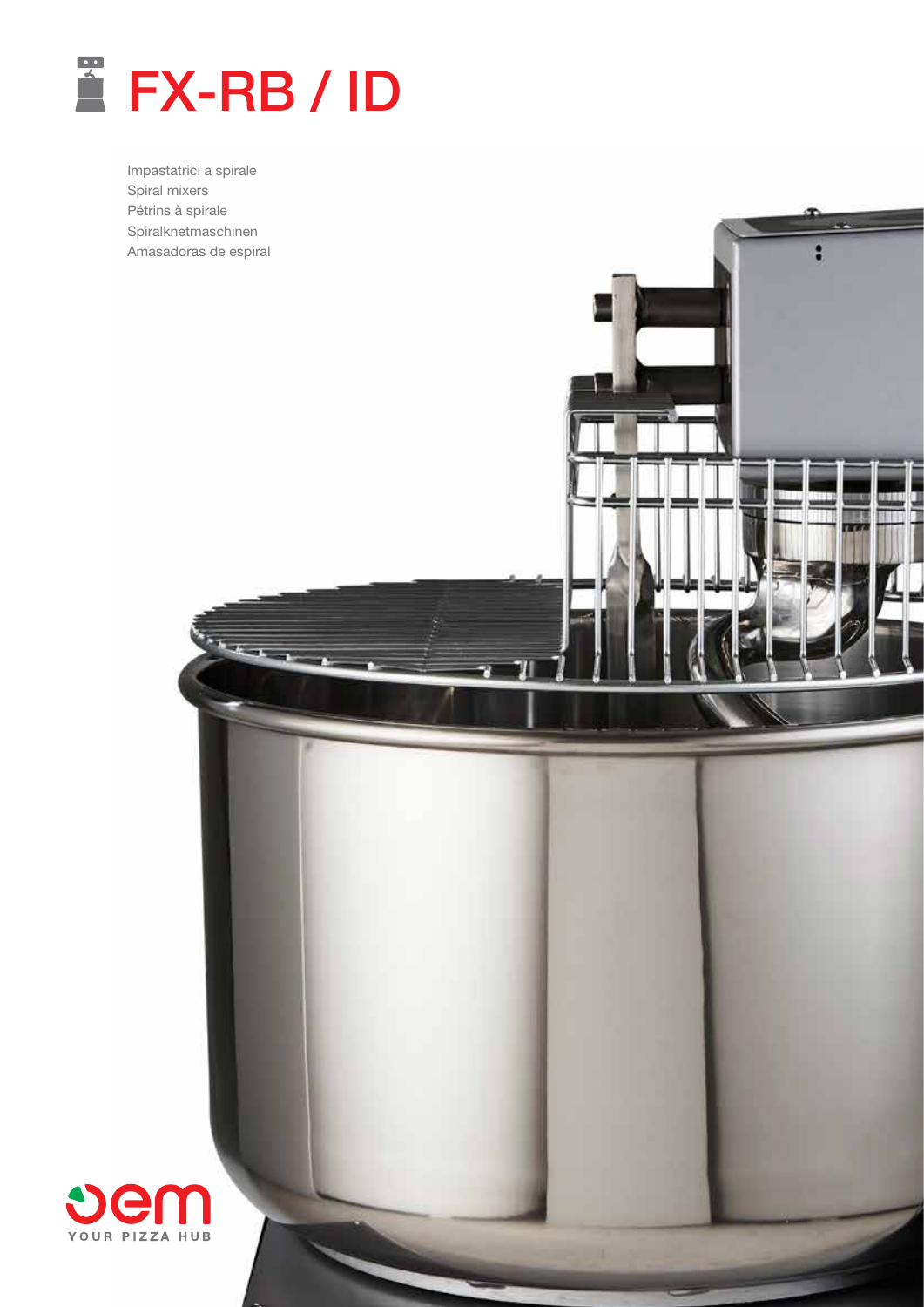

# Impastatrici a spirale Serie FX–RB, alleate energiche e robuste.

Molto potenti e resistenti, queste impastatrici dal design moderno sono un partner sicuro e inossidabile per il tuo lavoro. Uniscono eleganza e funzionalità nel rispetto di tutte le norme di sicurezza.

# Spiral mixers FX–RB Range Reliable, hard-working assistants.

Extremely powerful and sturdy, these mixers feature a modern design and are the reliable right partner for your work. The blend of eye catching and functional features meets all current safety regulations.

# Pétrins à spirale Série FX–RB, alliées énergiques et robustes.

Très puissants et résistants, ces mélangeurs au design moderne sont un partenaire sûr et inoxydable pour votre travail. Ils combinent l'élégance et la fonctionnalité en conformité avec toutes les règles de sécurité.

# Spiralknetmaschine FX–RB Serie, Energische und robuste Hilfe beim Arbeitsablauf.

Diese Kneter mit einem modernen Design sind sehr kraftvoll und leistungsfähig, somit ein sicherer und zuverlässiger Partner für Ihre Arbeit. Sie vereinen Eleganz und Funktionalität unter Einhaltung aller Sicherheitsvorschriften.

# Amasadoras de espiral Linea FX–R, aliadas enérgicas y robustas.

Muy potentes y resistentes, estas amasadoras diseñadas modernamente son un socio seguro e inoxidable para tu trabajo. Reúnen las características de elegancia y funcionalidad y respetan todas las normas de seguridad.

2

Ğ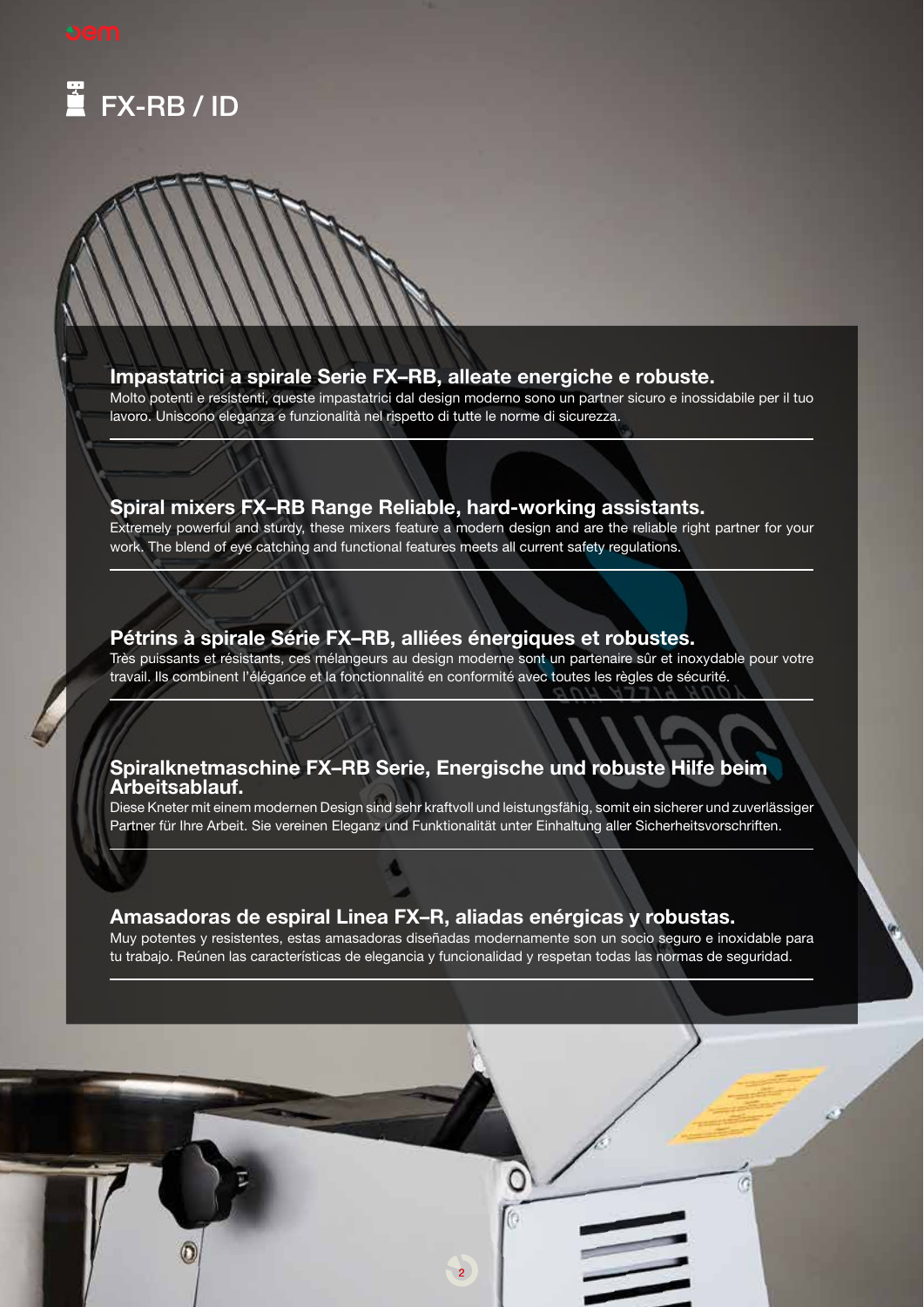

PIZZERIE TRADIZIONALI - LABORATORI DI PRODUZIONE ARTIGIANALE - CANALI DELLA MODERNA RISTORAZIONE, come: - Pizzerie al TAGLIO, Pizzerie da ASPORTO, PIZZA-CORNERS in centri commerciali

TRADITIONAL PIZZA HOUSES - ARTISAN PIZZA MANUFACTURING UNITS - MODERN FOOD OUTLETS such as BY-THE-SLICE AND TAKEAWAY pizzerias, PIZZA-CORNERS in shopping centres, etc.

LES PIZZERIAS TRADITIONNELLES - LES ATELIERS DE PRODUCTION ARTISANALE - LES CANAUX DE LA RESTAURATION MODERNE : pizza vendue EN PORTIONS, A EMPORTER, PIZZA CORNERS dans les centres commerciaux, etc.

TRADITIONELLE PIZZERIEN - HANDWERKLICHE ZUBEREITUNG - KANÄLE DES MODERNEN GASTWIRTSCHAFTSGEWERBES wie PIZZA AM STÜCK und ZUM MITNEHMEN, PIZZA CORNERS in Einkaufzentren etc.

PIZZERÍAS TRADICIONALES - LABORATORIOS DE PRODUCCIÓN ARTESANAL - CANALES DE RESTAURACIÓN MODERNA como pizzerías AL CORTE, pizzerías PARA LLEVAR, PIZZA-CORNERS en centros comerciales, etc.



Per Impasti Tradizionali For Standard Dough Pour Mélanges Traditionnels Für Traditionelle Teige Para Masas Tradicionales



# Serie FX-RB Serie FXID-RBID

Per Impasti Idratati For Hydrated Dough Pour Les Pâtes Hydratées Für Hydratierte Teige Para Masas Hydratadas

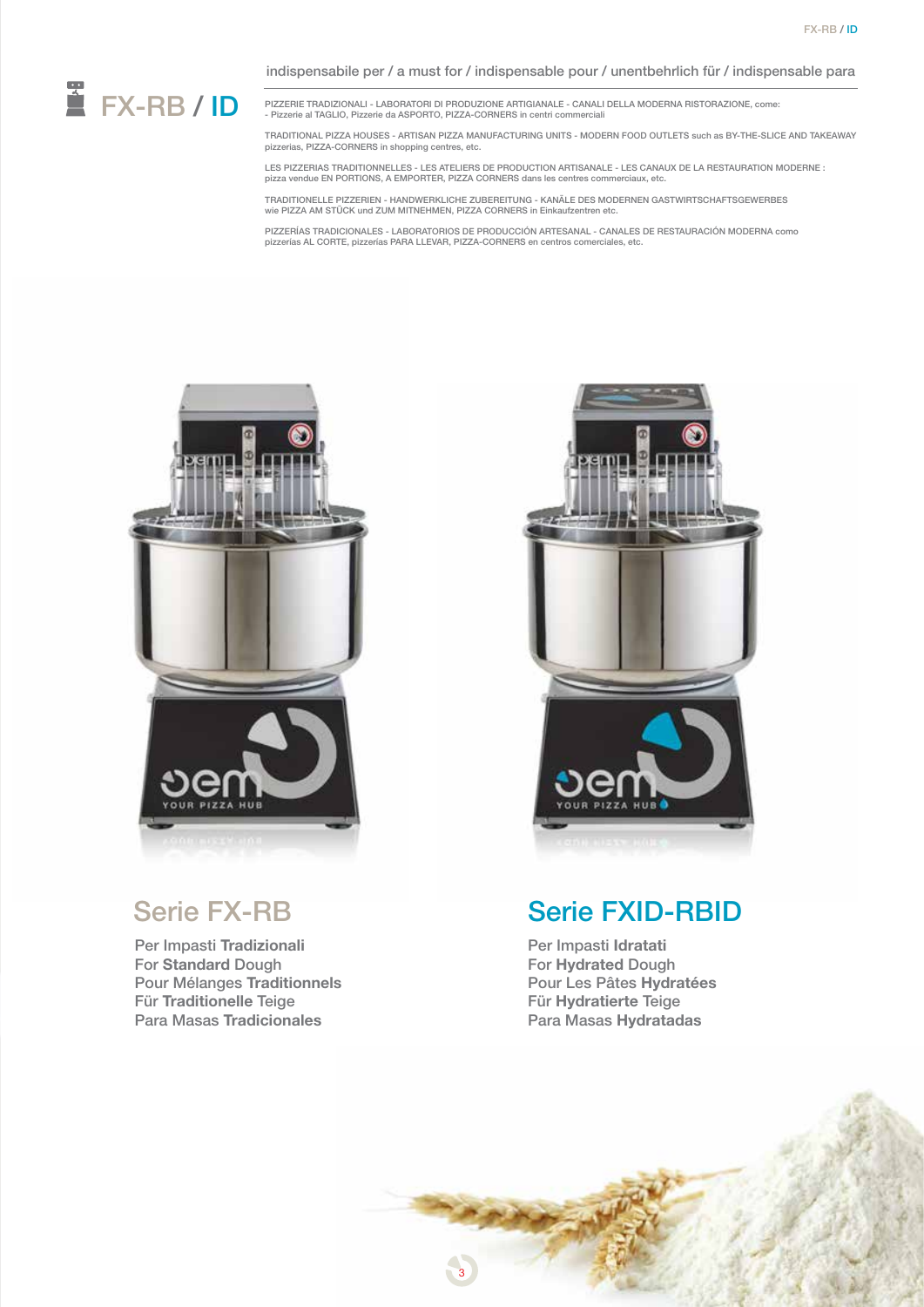# **Dem**

# Perché scegliere le serie FX-RB / ID?

#### ALLEGGERISCONO IL TUO LAVORO

Puoi produrre grandi quantità di impasto senza fatica.

#### TEMPERATURA COSTANTE

La macchina non si surriscalda e l'impasto ha la temperatura giusta per la fermentazione e la lievitazione.

#### OSSIGENAZIONE IDEALE

Ottieni un impasto perfettamente amalgamato con il tipo di farina e le dosi che vuoi tu.

#### IMPASTO DI CONSISTENZA ELASTICA

A partire da ogni tua ricetta e abitudine, ottieni un impasto liscio e omogeneo.

#### PIÙ PRATICA CON LA TESTATA RIBALTABILE

Con la testata ribaltabile, gestisci meglio l'impasto. Sollevando la testata, puoi maneggiarlo e toglierlo in modo facile e veloce.

#### VERSIONI PER IMPASTI IDRATATI

I modelli FX 20, FX-RB 40 ed FX 60 a due velocità, sono disponibili nella versione dedicata per impasti idratati (-ID-), più veloce e potente.

#### TEMPI BREVI

L'impasto che vuoi in 15-20 minuti.

# Why choose the FX-RB / ID range?

#### THEY FACILITATE YOUR TASK

You can produce large amounts of dough without effort.

### CONSTANT TEMPERATURE

The machine will not overheat and the dough is at the right temperature for fermentation and leavening.

#### IDEAL OXIGEN LEVELS

You can obtain really smooth doughs whatever flour type and quantity you choose.

#### STRETCHY DOUGH

You can obtain silky and smooth doughs every time, no matter what recipe and method you use.

#### GREATER CONVENIENCE WITH THE TILTING HEAD

The tilting head offers an improved dough control. Work and remove the dough quickly and easily by lifting the head.

#### ID MIXERS

The FX 20, FX-RB 40 ed FX 60 models with 2 speeds are also available in the ID version for hydrated dough, more powerful and faster.

#### QUICK

The dough you want in just 15-20 minutes.

# Pourquoi choisir les séries FX-RB / ID?

#### ALLEGER VOTRE TRAVAIL

Vous pouvez produire de grandes quantités de pâte sans effort.

#### TEMPÉRATURE CONSTANTE

La machine ne surchauffe pas et la pâte a la bonne température pour la fermentation et le levain.

#### OXYGÉNATION IDÉALE

Obtenez une pâte parfaitement mélangée avec le type de farine et les doses que vous voulez.

#### PATE DE LA TEXTURE ÉLASTIQUE

À partir de toutes vos recettes et habitudes, vous obtenez une pâte lisse et homogène.

#### PLUS PRATIQUE AVEC LA TÊTE BASCULANTE

Cette option permet de mieux gérer le mélange. En soulevant la tête, vous pouvez la manipuler et l'enlever rapidement et facilement.

#### VERSIONS POUR PATES HYDRATÉES

Les modèles FX 20, FX-RB 40 et FX 60 sont disponibles dans la version dédiée à la pâte hydratée ( -ID- ), plus rapides et plus puissantes.

#### BREFS DELAIS

La pâte que vous voulez dans 15-20 minutes.



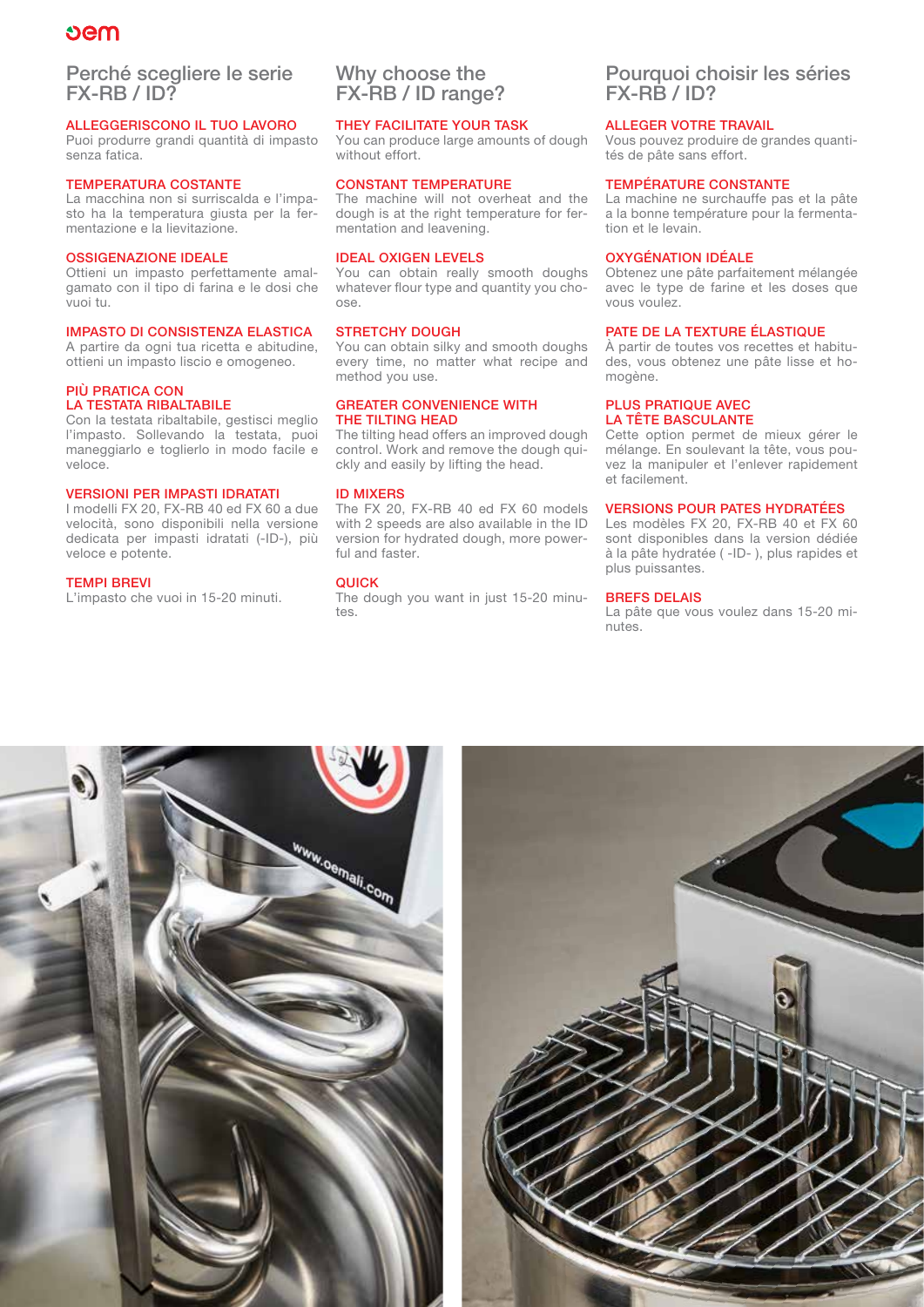# Warum sollte man die Serie FX-RB / ID wählen?

#### SIE ERLEICHTERN IHRE ARBEIT

Sie können mühelos große Mengen Teig vorbereiten.

#### KONSTANTE TEMPERATUR

Die Maschine überhitzt sich nicht und der Teig hat die richtige Temperatur für das Aufgehen und die Reifung.

#### IDEALE SAUERSTOFFANREICHERUNG

Sie erhalten einen perfekt vermischten Teig, mit den von Ihnen gewünschten Mehltyp bzw. Dosierungen.

#### ELASTISCHE KONSISTENZ DER TEIG-MASSE

Sie erhalten einen glatten und homogenen Teig ausgehend von jedem Ihrer Rezepte und Gewohnheit.

#### BEDIENUNGSFREUNDLICHER MIT DEM KIPPBAREN KOPF

Mit dem kippbaren Kopf kann der Teig besser handgehabt werden. Indem Sie den Kopf anheben, können Sie den Teig schnell und einfach handhaben und entfernen.

#### AUSFÜRUNGEN FÜR HYDRATISIERTE TEIGE

Die Modelle FX 20, FX-RB 40 und FX 60 sind auch in der Sonderausführung für hydratisierten Teig (-ID-) erhältlich, jene schneller und leistungsfähiger sind.

#### KURZE ZEITEN

Sie erhalten den Teig den Sie wollen in 15-20 Minuten.



# ¿Por qué escoger las series FX-RB / ID?

#### ALIGERAN TU TRABAJO

Puedes producir grandes cantidades de masa sin fatiga.

#### TEMPERATURA CONSTANTE

La máquina no se sobrecalienta y la masa tiene la temperatura apropiada para la fermentación y el esponjamiento.

#### OXIGENACIÓN IDEAL

Obtienes una masa perfectamente amalgamada con el tipo de harina y las cantitades que tú quieres.

### MASA DE CONSISTENCIA ELÁSTICA

A partir de cada una de tus recetas y de tu manera de actuar, obtienes una masa lisa y homogenea.

#### MÁS PRÁCTICA CON EL CABEZAL MOVIL

Con el cabezal móvil, manejas mejor la masa. Levantando el cabezal, puedes maniobrarlo y quitarlo fácil y rapido.

#### VERSIONES PARA MASAS HYDRATA-**DAS**

Los modelos FX 20, FX-RB 40 y FX 60 son disponibles en la versión especial para masas hydratadas (-ID-), mas rápida y potente.

#### TIEMPOS BREVES

La masa que quieres en15-20 minutos.

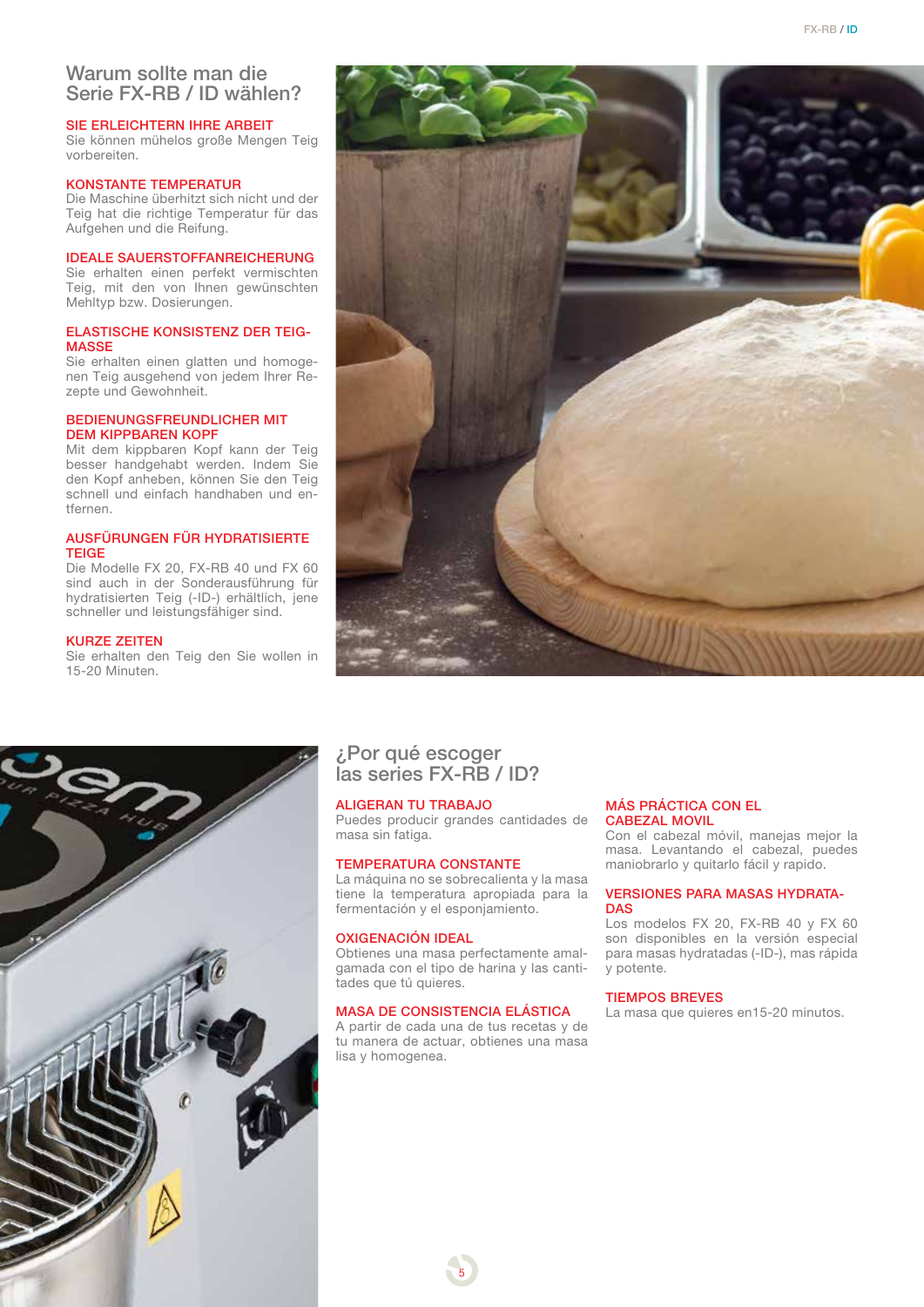Caratteristiche tecniche - Technical features - Caractéristiques techniques Technische Eigenschaften - Características técnicas

#### PER TUTTI I MODELLI **FX-RB / FXID-RBID**

- Struttura in acciaio verniciata.
- Vasca in acciaio inox.
- Timer regolabile fino a 30 minuti.

• Dispositivi di sicurezza attiva e passiva (micro interruttore di serie).

• Tendicatena per una corretta gestione meccanica (escluso modello da 20 Kg e 30 kg a testata fissa).

• Chiusura completa del corpo macchina per una migliore igiene.

• 1 o 2 velocità di lavorazione per impasti tradizionali, solo a 2 velocità per le impastatrici versione ID.

• Braccio telescopico pneumatico per la versione a testata ribaltabile (30 e 40 kg).

• Versione con testata ribaltabile per modello 30 e 40 Kg.

• Barra spezza-pasta (escluso modello da 20 Kg standard).

• Alimentazione Volt 400/3N (ad esclusione del modello da 20 Kg standard, disponibile in versione Monofase).

• Ruote (anteriori con freno) optional. • Versioni a 2 velocità per realizzare un

impasto più morbido in meno tempo.

• Un altro dettaglio da non sottovalutare è la forma della griglia di protezione della vasca perché ti permette di inserire gli ingredienti in successione a macchina in movimento, tenendo sempre sotto controllo l'impasto.

#### FOR EVERY MODEL **FX-RB / FXID-RBID**

- Painted steel frame.
- Stainless steel bowl.

• Adjustable timer up to 30 minutes. • Active and passive safety devices

(micro switch fitted as standard outfit). • Chain tensioner for a correct mechanical operativity (except for 20 and 30 kg fixed head models).

• Machine body fully sealed for improved hygiene standards.

• 1 or 2 operating speeds for standard mixers; 2 speeds for ID mixers.

• Pneumatic telescopic arm for tilting head models (30 and 40 kgs).

• Tilting head for 30 and 40 kgs models. • 400 V 3-phase/neutral power supply available for all models - 230 V singlephase (20 kg model only).

• Optional castors (front ones with brakes).

• The 2 speed-versions help you prepare

a smoother dough in less time.

• An interesting feature: the special "open" bowl safety guard lets you add all the various ingredients with the mixer in operation, thus giving you full control over the dough at all times.

#### POUR TOUS LES MODÈLES **FX-RB / FXID-RBID**

- Structure en acier peint.
- Cuve en acier inoxydable.

• Minuterie réglable jusqu'à 30 minutes. • Dispositifs de sécurité actifs et passifs

- ( micro-interrupteur de série ).
- Tendeur de chaîne ( sauf modèle fixe de 20 kg et 30 kg ).
- Fermeture complète du corps de la machine pour une meilleure hygiène.
- 1 ou 2 vitesses de travail.
- Bras télescopique pneumatique pour la
- version à tête basculante ( 30 et 40 kg ).
- Version avec tête relevable pour les modèles 30 et 40 kg.
- Barre break-pate ( sauf modèle
- standard 20 Kg).

• Alimentation Volt 400 / 3N ( sauf pour le modèle standard 20 Kg, disponible aussi en version monophasée ).

• Roues ( frontales avec frein ) en option. • Versions à 2 vitesses pour obtenir une pâte plus souple en moins de temps.

• Un autre détail à ne pas sous-estimer est la forme de la grille de protection de la cuve, car elle vous permet d'insérer les ingrédients successivement lorsque la machine est en mouvement, en gardant toujours la pâte sous contrôle.



FXID 20 FXID 40 FXID 60 RBID 40



#### MODELLI SPECIFICI PER IMPASTI IDRATATI:

- Maggior potenza e velocità. • Albero rompi pasta dedicato con
- profilo speciale.

• Meccanica rinforzata.

• Raggiatura vasca ottimizzata per impasto più rapido.

PER IMPASTI IDRATATI FOR HYDRATED DOUGH POUR LES PÂTES HYDRATÉES FÜR HYDRATIERTE TEIGE PARA MASAS HYDRATADAS

6

#### MODELS FOR HYDRATED DOUGH:

- More powerful and faster.
- Dedicated dough breaker pierce.
- Reinforced mechanical engineering.
- Upgraded bending radius of the
- bowl for a faster dough preparation.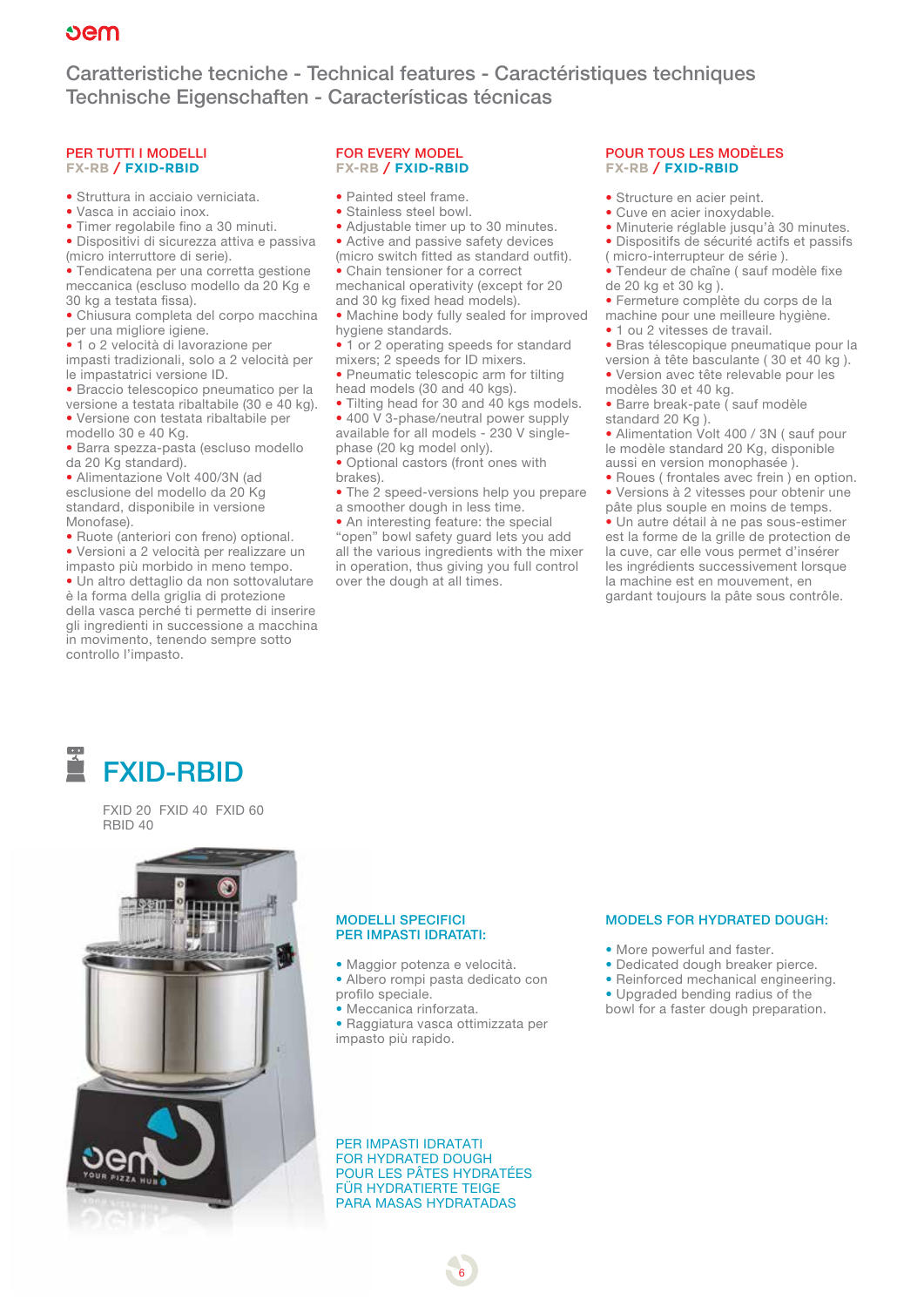#### FÜR ALLE MODELLE **FX-RB / FXID-RBID**

- Struktur aus lackiertem Stahl.
- Edelstahlkessel.
- Zeituhr bis 30 Minuten einstellbar. • Aktive und passive

Sicherheitsvorrichtungen (serienmässiger Mikroschalter).

- Hermetisch geschlossenes Chassis für bessere Hygiene.
- 1 oder 2 Geschwindigkeiten.
- Pneumatischer Teleskoparm für die Kippkopfversion (30 und 40 Kg).
- Ausführung mit kippbarem Kopf für 30 Kg und 40 Kg Modell.
- Mit Teigbrechstange (außer dem standard 20 Kg Modell).
- Anschluss 400 Volt/3 Leiter (ausser dem standard 20 Kg Modell, das auch als 2 Leiter Version erhältlich ist).
- Rollen (vordere mit Bremse) als Option.
- Ausführungen mit 2 Geschwindigkeiten um einen weicheren Teig in kürzerer Zeit zu erhalten.

• Ein weiteres Detail, das nicht zu unterschätzen ist, ist die Form des Schutzgitters, das Ihnen ermöglicht, die Zutaten bei laufender Maschine nacheinander einzufügen und den Teig immer unter Kontrolle zu halten.

#### PARA TODOS LOS MODELOS **FX-RB / FXID-RBID**

- Estructura de acero barnizada.
- Tina de acero inoxidable.
- Temporizador regulable hasta 30 minutos.
- Dispositivos de seguridad activa y pasiva (micro interruptor de serie).
- Tensor de cadena para una gestión mecánica correcta (excluyendo el modelo de 20 Kg y 30 kg Fija).
- Cierre completo del cuerpo de la máquina para una mayor higiene.
- 1 o 2 velocidades de trabajo.
- Brazo telescopico neumatico para las versiones de cabezal móvil (30 y 40 kg).
- Versión con cabezal móvil para el modelo 30 y 40 Kg.
- Barra corta-masa (modelo de 20 Kg estandar).
- Alimentacion Voltios 400/3N (excluido el modelo de 20 Kg estandar, disponible en versión monofásico).
- Ruedas (delanteras con freno) opcionales.
- Tienen 2 velocidades para realizar una masa mas blanda en menos tiempo.
- Otro detalle que no hay que pasar por alto es la forma de la rejilla de protección de la tina porque permite introducir los ingredientes uno tras el otro con la máquina en movimiento, controlando siempre la masa.



FX 20 FX 30 FX 40 FX 60 RB 30 RB 40



PER IMPASTI TRADIZIONALI FOR STANDARD DOUGH POUR MÉLANGES TRADITIONNELS FÜR TRADITIONELLE TEIGE PARA MASAS TRADICIONALES

#### MODÈLES SPÉCIFIQUES AUX MÉLANGES HYDRATÉS:

• Plus de puissance et de vitesse. • Axe casse-pate dédié avec profil spécial.

- Mécanique renforcée.
- Rayon de courbure de la cuve
- optimisée pour un mélange plus rapide

#### SONDERMODELLE FÜR HYDRATIERTE TEIGE:

- Mehr Leistung und Geschwindigkeit.
- Teigbrechstange mit Sonderprofil.
- Verstärkte Mechanik.
- Optimierter Biegeradius des Kessels um den Teig schneller zu kneten.

7

#### MODELOS ESPECIFICOS PARA MASAS HIDRATADAS:

- Mayor potencia y velocidad. • Barra corta-masa dedicada con perfil
- especial.
- Mecanica reforzada.

• Radio de curvatura de la tina optimizado para amasar mas rapidamente.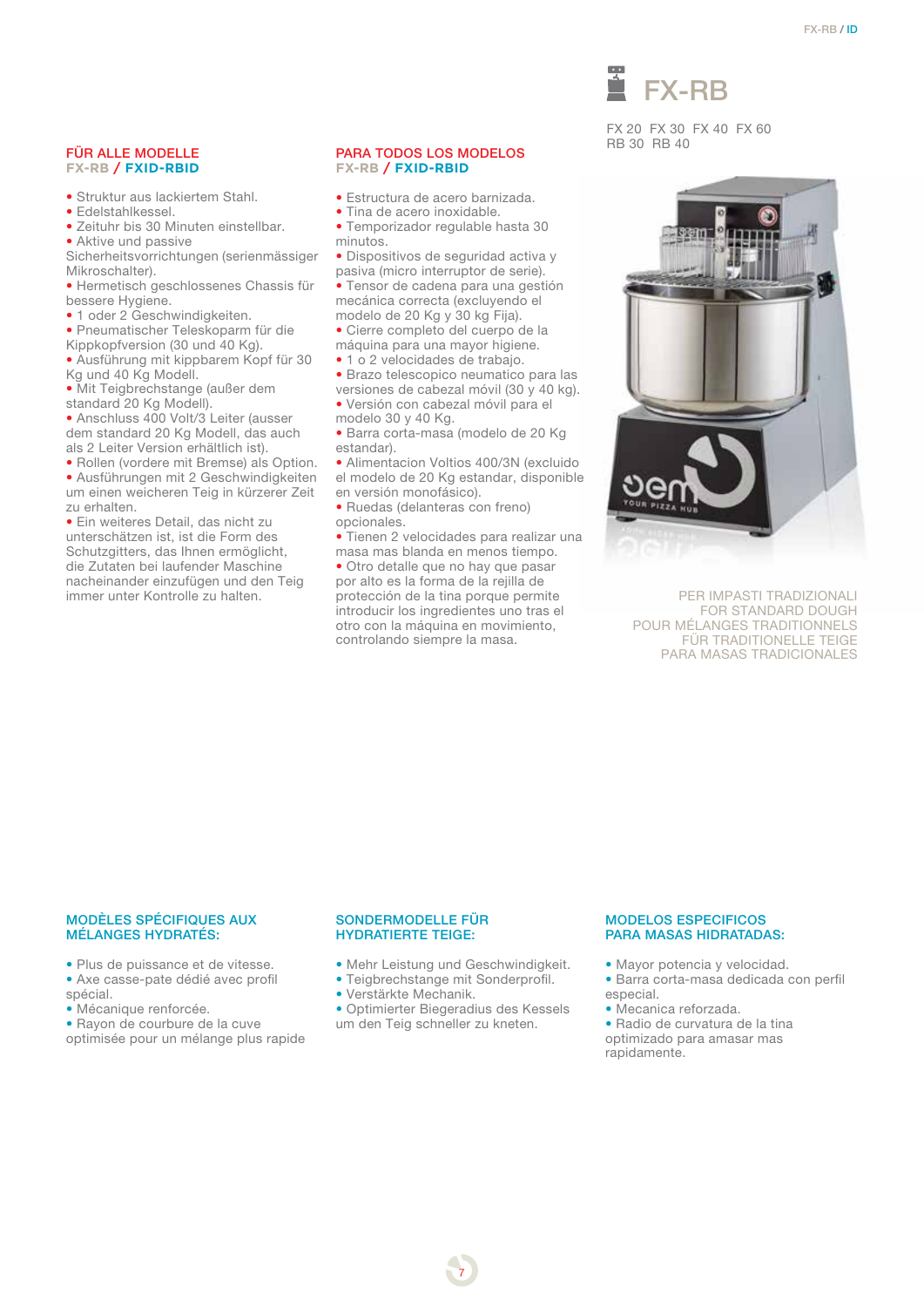# **Dem**

Dati tecnici - Technical data - Données techniques - Technische Daten - Datos técnicos  $\overline{\phantom{a}}$ 

FX-RB Per Impasti Tradizionali - For Standard Dough - Pour Mélanges Traditionnels - Für Traditionelle Teige - Para Masas Tradicionales

| Mod.            | <b>kW</b><br>Max** | Alimentazione***<br>Supply***<br>Alimentation***<br>Alimentación***<br>Anschluss**** | Velocità<br><b>Speed</b><br><b>Vitesse</b><br>Geschw.<br>Velocidad | Quantità*<br>Quantity*<br>Quantité <sup>®</sup><br>Menge <sup>*</sup><br>Cantidad' | Capacità Vasca<br><b>Bowl Capacity</b><br>Capacité Cuve<br>Kesselinhalt<br><b>Capacidad Tina</b> | Diametro vasca<br><b>Bowl diameter</b><br>Diamètre cuve<br>Kessel Durchm<br>Diametro tina | Vasca/Spirale<br><b>Bowl/Spiral</b><br>Cuve/Spirale<br>Kessel/Spirale<br><b>Tina/Espiral</b> | Peso<br>Netto/Lordo<br><b>Net/Gross</b><br><b>Weight</b><br><b>Poids</b><br>Net/Brut<br>Netto/Brutto<br>Gewicht<br>Peso<br>Neto/Bruto |
|-----------------|--------------------|--------------------------------------------------------------------------------------|--------------------------------------------------------------------|------------------------------------------------------------------------------------|--------------------------------------------------------------------------------------------------|-------------------------------------------------------------------------------------------|----------------------------------------------------------------------------------------------|---------------------------------------------------------------------------------------------------------------------------------------|
|                 |                    | Volt Hz Ph                                                                           | No                                                                 | kg                                                                                 | Lt.                                                                                              | Ø cm                                                                                      | $g/min - r.p.m.$                                                                             | kg                                                                                                                                    |
| <b>FX/201/M</b> | 0,75               | 230 50 1                                                                             | 1.                                                                 | $2 \div 18$                                                                        | 30                                                                                               | 42,7                                                                                      | 11/86                                                                                        | 79 / 89                                                                                                                               |
| <b>FX/201/T</b> | 0,75               | 400 50 3N                                                                            | 1.                                                                 | $2 \div 18$                                                                        | 30                                                                                               | 42,7                                                                                      | 11/86                                                                                        | 82 / 90                                                                                                                               |
| <b>FX/202/M</b> | 0,56               | 230 50 1                                                                             | $\overline{2}$                                                     | $2 \div 18$                                                                        | 30                                                                                               | 42,7                                                                                      | 1a, $10/77$<br>2a. 16 / 120                                                                  | 82/90                                                                                                                                 |
| <b>FX/202/T</b> | 0,56               | 400 50 3N                                                                            | $\overline{2}$                                                     | $2 \div 18$                                                                        | 30                                                                                               | 42,7                                                                                      | 1a, $10/77$<br>2a. 16 / 120                                                                  | 82/90                                                                                                                                 |
| <b>FX/301/T</b> | 1,1                | 400 50 3N                                                                            | $\mathbf{1}$                                                       | $3 \div 28$                                                                        | 37                                                                                               | 42,7                                                                                      | 11/86                                                                                        | 115/125                                                                                                                               |
| <b>FX/302/T</b> | 1,1                | 400 50 3N                                                                            | $\overline{2}$                                                     | $3 \div 28$                                                                        | 37                                                                                               | 42,7                                                                                      | 1a. $11/77$<br>2a. 16 / 120                                                                  | 115/125                                                                                                                               |
| <b>FX/401/T</b> | 1,1                | 400 50 3N                                                                            | 1.                                                                 | $4 \div 36$                                                                        | 47                                                                                               | 47,8                                                                                      | 11/86                                                                                        | 115/125                                                                                                                               |
| <b>FX/402/T</b> | 1,1                | 400 50 3N                                                                            | 2                                                                  | $4 \div 36$                                                                        | 47                                                                                               | 47,8                                                                                      | 1a. $11/77$<br>2a. 16 / 120                                                                  | 115/125                                                                                                                               |
| <b>FX/601/T</b> | 2,2                | 400 50 3N                                                                            | 1                                                                  | $6 \div 60$                                                                        | 83                                                                                               | 58,5                                                                                      | 11/70                                                                                        | 202 / 218                                                                                                                             |
| <b>FX/602/T</b> | 2,6                | 400 50 3N                                                                            | $\overline{2}$                                                     | $6 \div 60$                                                                        | 83                                                                                               | 58,5                                                                                      | 1a.9/60<br>2a. 14 / 93                                                                       | 202/218                                                                                                                               |
| <b>RB/301/T</b> | 1,1                | 400 50 3N                                                                            | $\mathbf{1}$                                                       | $3 \div 28$                                                                        | 37                                                                                               | 42,7                                                                                      | 11/86                                                                                        | 134 / 144                                                                                                                             |
| <b>RB/302/T</b> | 1,1                | 400 50 3N                                                                            | $\overline{2}$                                                     | $3 \div 28$                                                                        | 37                                                                                               | 42,7                                                                                      | 1a. 11 / 77<br>2a. 16 / 120                                                                  | 134 / 144                                                                                                                             |
| <b>RB/401/T</b> | 1,1                | 400 50 3N                                                                            | 1.                                                                 | $4 \div 38$                                                                        | 47                                                                                               | 47,8                                                                                      | 11/86                                                                                        | 134 / 144                                                                                                                             |
| <b>RB/402/T</b> | 1,1                | 400 50 3N                                                                            | $\overline{2}$                                                     | $4 \div 38$                                                                        | 47                                                                                               | 47,8                                                                                      | 1a, $11/77$<br>2a. 16 / 120                                                                  | 134 / 144                                                                                                                             |

*\*Quantità Minima e Massima di IMPASTO per ogni ciclo \*\*kW Max = Potenza nominale (massima installata utilizzabile) \*\*\*Voltaggi speciali a richiesta \*Min. and max DOUGH quantity for each cycle \*\*kW Max = Power rating (maximum available installed power) \*\*\*Special voltages available upon request \*Quantité minimum et maximum de PATE pour chaque cycle \*\*kW Max = Puissance nominale (maximale installée utilisable) \*\*\*Voltages spéciaux sur demande \*Mindest bzw. Maximale Menge TEIG pro Zyklus \*\*kW Max = Nennleistung (Maximal installierte nutzbare Leistung) \*\*\*Auf Wunsch: besondere Spannungen \*Cantidad Minima y Maxima de MASA para cada ciclo \*\*kW Max = Potencia nominal (màxima instalada disponible) \*\*\*Voltajes especiales disponibles*

 $50 - 60 %$ 

IDRATAZIONE Min - Max Per impasti tradizionali

WATER Min-Max For standard dough

HYDRATATION Min-Max Pour mélanges traditionnels

8

HYDRATIERUNG Min-Max Für traditionelle Teige

HYDRATACIÓN Min-Max Para masas tradicionales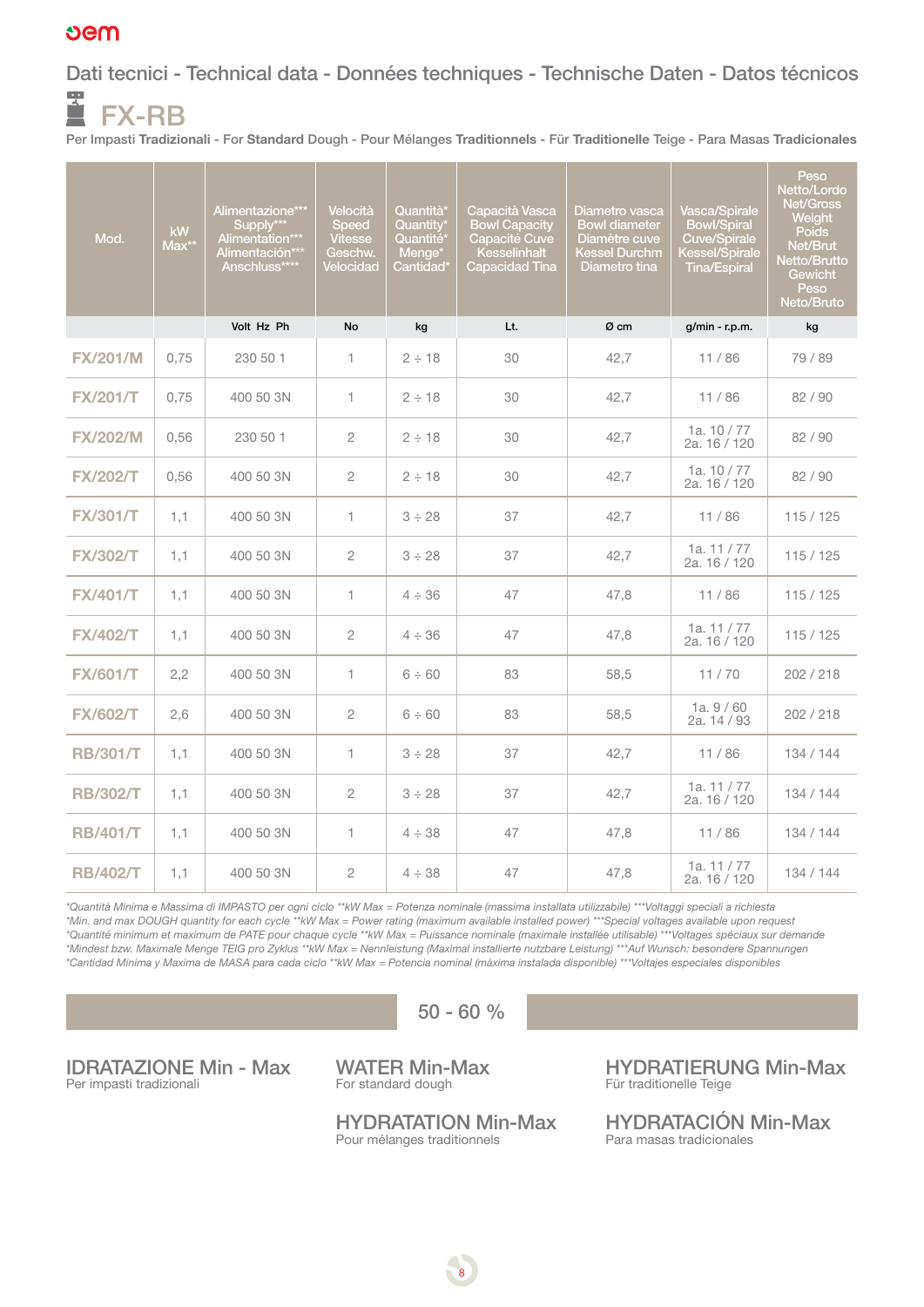Dati tecnici - Technical data - Données techniques - Technische Daten - Datos técnicos  $\overline{\phantom{a}}$ 

# FXID-RBID

Per Impasti Idratati - For Hydrated Dough - Pour Les Pâtes Hydratées - Für Hydratierte Teige - Para Masas Hydratadas

| Mod.              | <b>kW</b><br>$Max**$ | Alimentazione***<br>Supply***<br>Alimentation***<br>Alimentación***<br>Anschluss**** | <b>Velocità</b><br><b>Speed</b><br><b>Vitesse</b><br>Geschw.<br><b>Velocidad</b> | Quantità*<br>Quantity*<br>Quantité*<br>Menge <sup>*</sup><br>Cantidad* | Capacità Vasca<br><b>Bowl Capacity</b><br>Capacité Cuve<br><b>Kesselinhalt</b><br><b>Capacidad Tina</b> | Diametro vasca<br><b>Bowl diameter</b><br>Diamètre cuve<br><b>Kessel Durchm</b><br>Diametro tina | Vasca/Spirale<br><b>Bowl/Spiral</b><br><b>Cuve/Spirale</b><br><b>Kessel/Spirale</b><br><b>Tina/Espiral</b> | Peso<br>Netto/Lordo<br>Net/Gross<br><b>Weight</b><br><b>Poids</b><br>Net/Brut<br><b>Netto/Brutto</b><br><b>Gewicht</b><br>Peso<br>Neto/Bruto |
|-------------------|----------------------|--------------------------------------------------------------------------------------|----------------------------------------------------------------------------------|------------------------------------------------------------------------|---------------------------------------------------------------------------------------------------------|--------------------------------------------------------------------------------------------------|------------------------------------------------------------------------------------------------------------|----------------------------------------------------------------------------------------------------------------------------------------------|
|                   |                      | Volt Hz Ph                                                                           | <b>No</b>                                                                        | kg                                                                     | Lt.                                                                                                     | Ø cm                                                                                             | $g/min - r.p.m.$                                                                                           | kg                                                                                                                                           |
| <b>FXID/202/T</b> | 1,1                  | 400 50 3N                                                                            | $\overline{2}$                                                                   | $2 \div 18$<br>$2 \div 15$                                             | 30                                                                                                      | 42,7                                                                                             | 1a. 10/129<br>2a, 16 / 200                                                                                 | 88 / 98                                                                                                                                      |
| <b>FXID/402/T</b> | 1,3                  | 400 50 3N                                                                            | $\overline{2}$                                                                   | $4 \div 36$<br>$4 \div 30$                                             | 47                                                                                                      | 47,8                                                                                             | 1a.8/100<br>2a, 17 / 200                                                                                   | 115/125                                                                                                                                      |
| <b>FXID/602/T</b> | 3                    | 400 50 3N                                                                            | $\overline{2}$                                                                   | $6 \div 60$<br>$6 \div 40$                                             | 83                                                                                                      | 58,5                                                                                             | 1a.9/113<br>2a. 14 / 175                                                                                   | 202/218                                                                                                                                      |
| <b>RBID/402/T</b> | 1,3                  | 400 50 3N                                                                            | $\overline{c}$                                                                   | $4 \div 36$<br>$4 \div 30$                                             | 47                                                                                                      | 47,8                                                                                             | 1a.8/100<br>2a, 17 / 200                                                                                   | 135/145                                                                                                                                      |

*\*Quantità Minima e Massima di IMPASTO (Idratato / Tradizionale) per ogni ciclo\*\*kW Max = Potenza nominale (massima installata utilizzabile) \*\*\*Voltaggi speciali a richiesta \*Min. and max DOUGH (Hydrated / Standard) quantity for each cycle \*\*kW Max = Power rating (maximum available installed power) \*\*\*Special voltages available upon request \*Quantité minimum et maximum de PATE (Hydratées / Traditionnels) pour chaque cycle \*\*kW Max = Puissance nominale (maximale installée utilisable) \*\*\*Voltages spéciaux sur demande \*Mindest bzw. Maximale Menge TEIG (Hydratierte / Traditionelle) pro Zyklus \*\*kW Max = Nennleistung (Maximal installierte nutzbare Leistung) \*\*\*Auf Wunsch: besondere Spannungen \*Cantidad Minima y Maxima de MASA (Hydratadas / Tradicionales) para cada ciclo \*\*kW Max = Potencia nominal (màxima instalada disponible) \*\*\*Voltajes especiales disponibles* 



considérées contraigrantes. Oem Ali Group S.r.l. se réserve le droit d'apporter des modifications techniques à tout moment. / Die Angaben in diesem Dokument sind unverbindlich. Oem Ali Group<br>S.r.l. behält sich das Recht vo el derecho de introducir modificaciones técnicas en cualquier momento.

9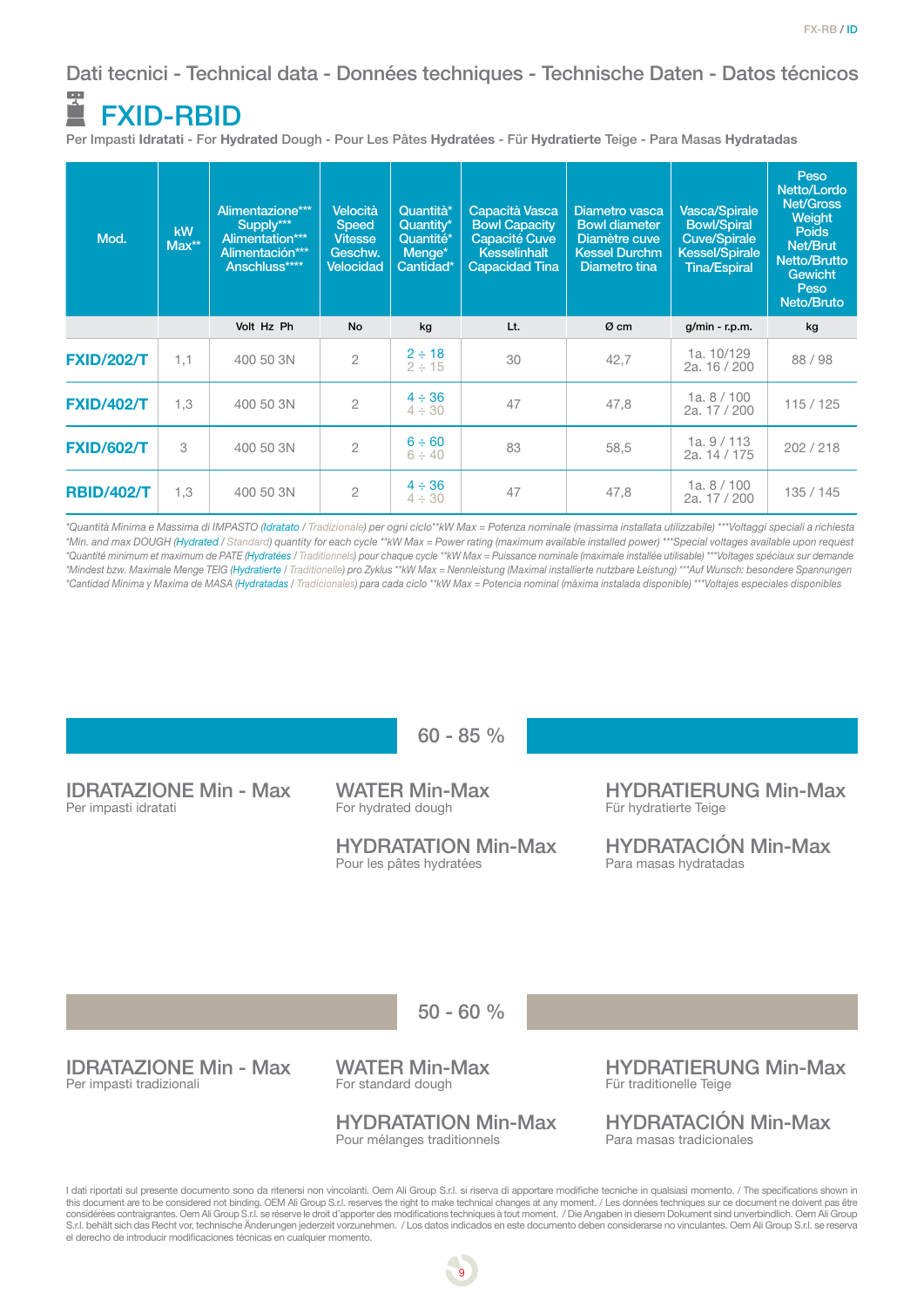

# Un'idea di produttività\* - A guide to output\* - Une idée de la productivité\* Backleistung\* - Una idea de productividad\*

La tabella indica il numero di porzioni ottenibili in funzione della grammatura della pizza da realizzare e del modello di impastatrice utilizzata.

The following table shows the numbers of dough balls you can obtain according to the weight (grams) of the pizza and to mixer model.

Le tableau indique le nombre de portions pouvant être obtenues en fonction du poids de la pizza à réaliser et du modèle de mixeur utilisé.

Die Tabelle gibt die Anzahl der Portionen an, die in Abhängigkeit von dem Gewicht der herzustellenden Pizzen und dem

verwendeten Knetermodell erhalten werden können.

La tabla indica el número de porciones obtenibles en función del peso en gramos de la pizza que hay que realizar y del modelo de la amasadora utilizada.

| Mod.  | ø 30 cm 200 gr | ø 35 cm 250 gr | ø 45 cm 650 gr | $\Box$ 60x40 cm 1200 gr |
|-------|----------------|----------------|----------------|-------------------------|
| 20 Kg | 90             | 72             | 27             | 15                      |
| 30 Kg | 140            | 110            | 43             | 23                      |
| 40 Kg | 180            | 145            | 55             | 30                      |
| 60 Kg | 300            | 240            | 92             | 50                      |

*\*I valori riportati sono medi e indicativi \*Values quoted are average and approximate only \*Les valeurs indiquées sont des moyennes indicatives \*Die angegebenen Werte sind ungefähre \*Los valores referidos son valores promedio e indicativos*

# Dimensioni esterne External dimensions Dimensions extérieures Außenmaße Dimensiones externas



| Mod.                                                                                          | A cm | B cm | $C^*$ cm | $D^{**}$ cm |
|-----------------------------------------------------------------------------------------------|------|------|----------|-------------|
| <b>FX/201/M</b><br><b>FX/201/T</b><br><b>FX/202/M</b><br><b>FX/202/T</b><br><b>FXID/202/T</b> | 42,7 | 74   | 73,4     | 111,9       |
| <b>FX/301/T</b><br><b>FX/302/T</b>                                                            | 42,7 | 74   | 73,4     | 111,9       |
| <b>FX/401/T</b><br><b>FX/402/T</b><br><b>FXID/402/T</b>                                       | 47,8 | 80,9 | 77,8     | 119         |
| <b>FX/601/T</b><br><b>FX/602/T</b><br><b>FXID/602/T</b>                                       | 58,5 | 99   | 100,5    | 149         |
| <b>RB/301/T</b><br><b>RB/302/T</b>                                                            | 47,8 | 80,9 | 80,7     | 119         |
| <b>RB/401/T</b><br><b>RB/402/T</b><br><b>RBID/402/T</b>                                       | 47,8 | 80,9 | 80,7     | 119         |

\*\*L'altezza indicata (C-D) è intesa con piedini, con le ruote l'altezza aumenta di 6,5 cm

\*\*The C-D height is with feet; with wheels the height increases by 6,5 cm

\*\*La hauteur indiquée ( C-D ) est entendue avec pieds, avec les roues la hauteur augmente de 6,5 cm \*\*Die angegebene Höhe (C-D) bezieht sich auf die Stützen, mit Rollen erhöht sich das Maß um 6,5 cm

\*\*La altura indicada (C-D) se entiende con patas, con ruedas la altura aumenta de 6,5 cm

# Optional - Optionals - Optionals - Zubehör - Optional

|      |                                                                                                                 | Mod.                                                 |
|------|-----------------------------------------------------------------------------------------------------------------|------------------------------------------------------|
| (  ⊙ | Set 4 ruote<br>Set of 4 wheels<br>Ensemble de 4 roues<br>4 Räder - 2 mit Bremsen<br>No. 4 ruedas - 2 con frenos | <b>FX</b><br><b>RB</b><br><b>FXID</b><br><b>RBID</b> |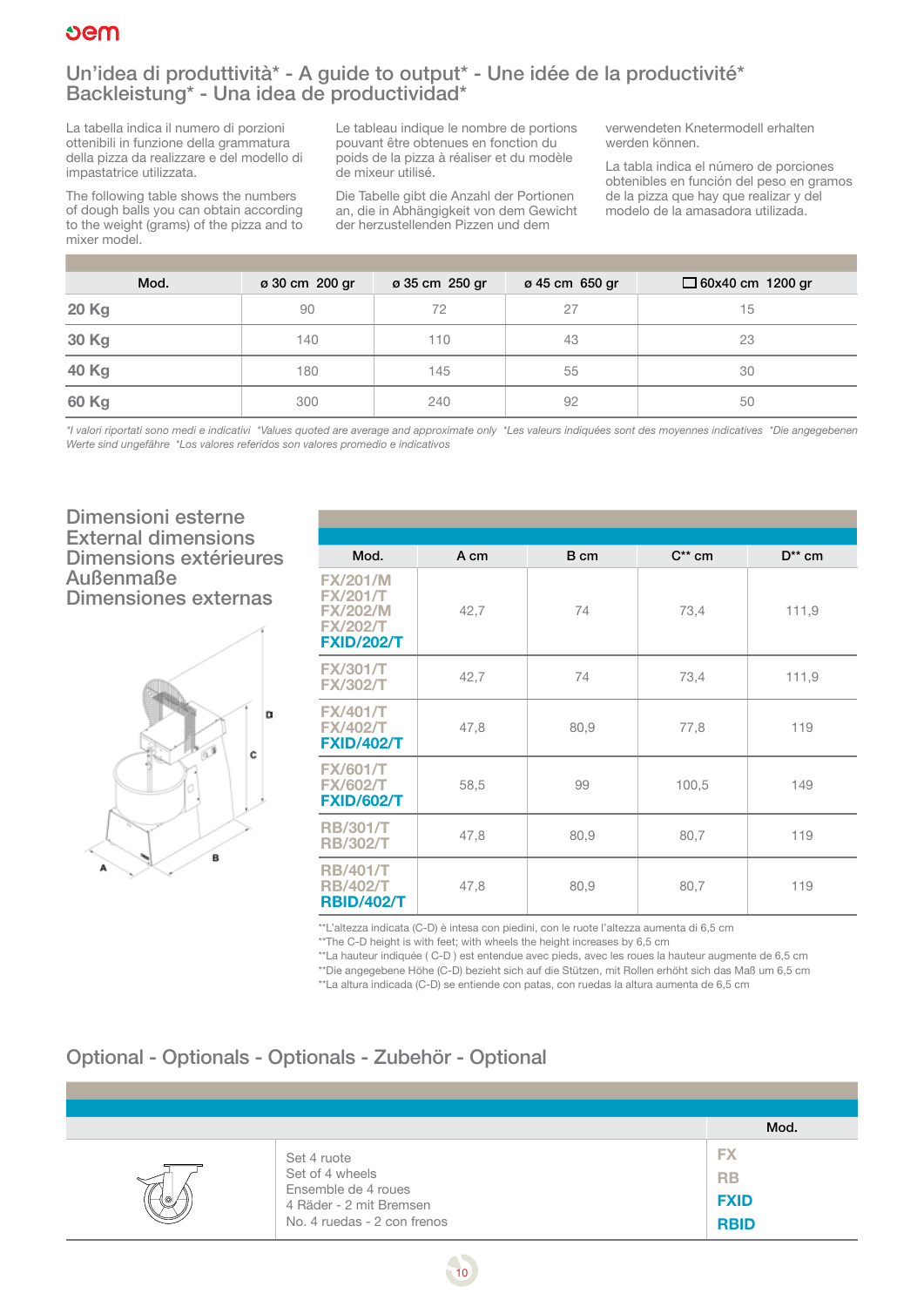Come funzionano le impastatrici? Un impasto in 5 mosse - How do our mixers work? The perfect dough in 5 steps - Comment les pétrins fonctionnent-ils ? De la pâte en 5 gestes - Wie funktioniert der Teigkneter? Ein Teig in 5 Schritten - ¿Cómo funcionan las amasadoras? Una masa con 5 movimientos



Versa il 95% d'acqua rimanente a una temperatura di 10-15 °C, se l'ambiente ha una temperatura di circa 20 °C (con temperature ambiente superiori diminuire di 3-4°C).

Pour the remaining 95% water at a temperature of 10-15 °C, assuming a room temperature of approx. 20 °C (reduce by 3-4 °C for higher room temperatures).

Versez 95 % de l'eau restante à une température de 10-15 °C, si la température ambiante est d'environ 20 °C ( en cas de température ambiante plus élevée, baissez-la de 3-4 °C ).

Geben Sie das restliche 95% Wasser bei einer Temperatur von 1015 °C hinzu, falls die Raumtemperatur ungefähr 20 °C ist (bei einer höheren Raumtemperatur reduzieren Sie die Wassertemperatur um  $3-4$  °C).

Vierte el 95% del agua restante a una temperatura de 10-15 °C, si el ambiente está a unos 20 °C (con una temperatura ambiental superior, disminuir 3-4 °C).



Dopo 3-4 minuti di impasto, aggiungi il sale, il 50% della farina restante e l'olio extravergine d'oliva.

After mixing for 3-4 minutes, add salt, the remaining 50% flour and the extra virgin olive oil.

Au bout de 3-4 minutes de mélange, ajoutez le sel, la moitié de la farine restante et l'huile extra vierge d'olive.

Nach einer Knetzeit von 3-4 Minuten fügen Sie das Salz, die übrige Hälfte Mehl und das Olivenöl hinzu.

Después de 3-4 minutos de amasado, añade la sal, el 50% de la harina restante y el aceite de oliva virgen extra.



Aggiungi il lievito già sciolto in poca acqua (il 5%) a circa 38 °C.

Add the yeast previously dissolved in a little water (5%) at approx. 38 °C.

Ajoutez la levure déjà dissoute dans un peu d'eau ( 5 % ) à environ 38 °C.

Fügen Sie die Hefe hinzu, die Sie zuvor in wenig Wasser (5%) bei einer Temperatur von zirka 38 °C aufgelöst haben.

Añade la levadura disuelta en poca agua (el 5%) a 38 °C aproximadamente.

Versa nell'impastatrice il 50% della farina.

Pour 50% of the flour into the mixer.

Versez la moitié de la farine dans le pétrin.

Geben Sie die Hälfte des Mehls in den Kessel.

Vierte el 50% de la harina en la amasadora.





Togli l'impasto dalla vasca e disponilo su un piano di lavoro coprendolo con uno straccio umido. La temperatura dell'impasto non deve superare i 24 °C.

Remove the dough from the bowl, place it on a worktop and cover with a damp cloth. The temperature of the dough should not exceed 24 °C.

Retirez la pâte de la cuve et la placer sur un plan de travail en la couvrant avec un

11

linge humide. La température de la pâte ne doit pas être supérieure à 24 °C.

Nehmen Sie den Teig aus dem Kessel heraus, legen Sie ihn auf eine Arbeitsfläche und bedecken Sie ihn mit einem feuchten Tuch. Die Temperatur des Teigs darf 24 °C nicht überschreiten.

Retira la masa de la tina y colócala en la mesa de trabajo cubriéndola con un paño húmedo. La temperatura de la masa no tiene que superar los 24°C.